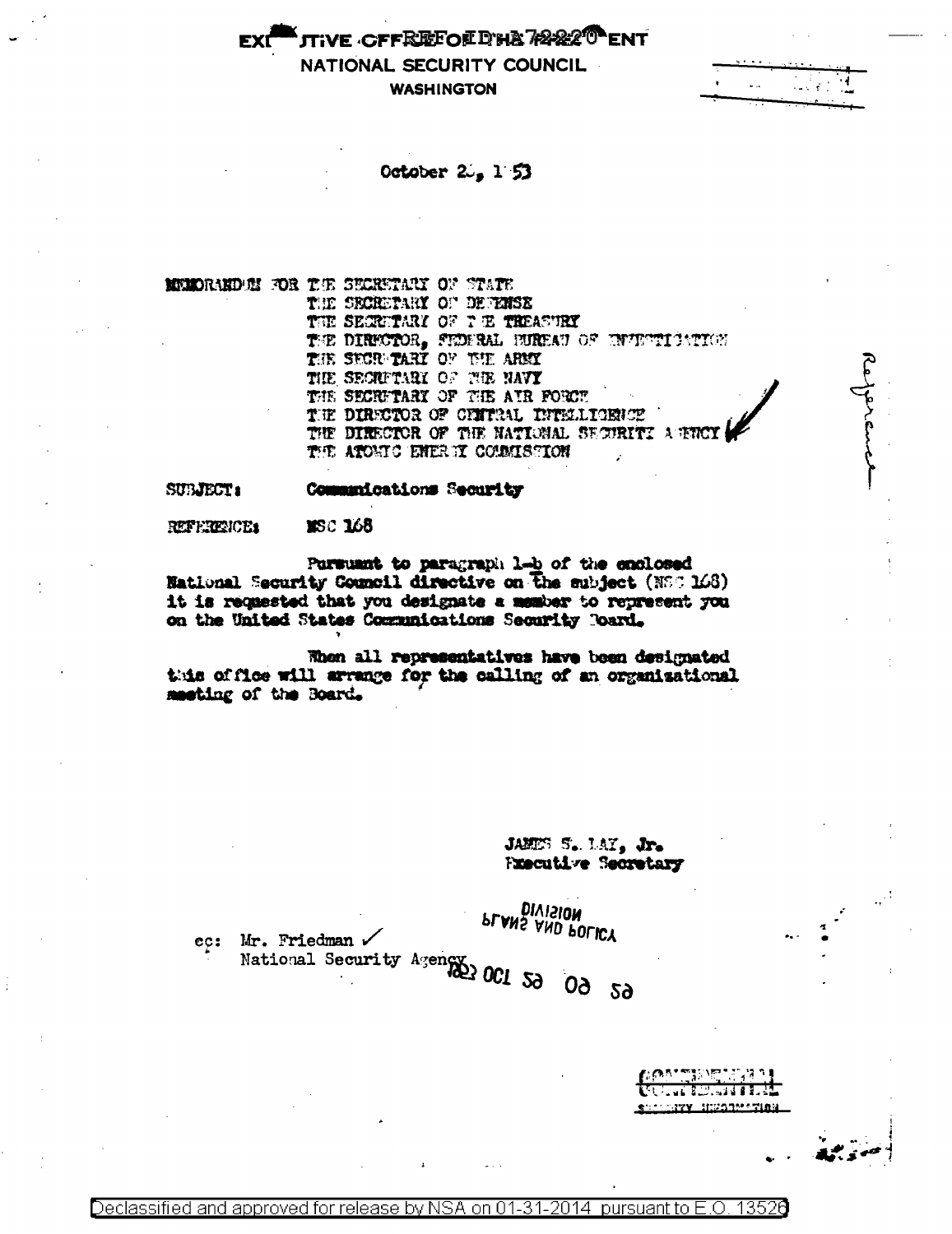

24 April 1954 NUMBER C-5200. 5

## **Department of Defense Directive**

 $r_{ATE}$ 

•

•

SUBJECT Communications Security (COMSEC)

- References: (a) NSC Directive on Communications Security, (NSC 168) dtd 20 Oct *53* 
	- (b) SecDef Memorandum: Interim Responsibility for COMSEC, dtd 5 Dec 52
	- (c) NSCID No. *9* Revised, dtd 24 Oct S2
	- (d) Secretary or Defense Directive: Implenentation of
		- NSCID No. *9* Revised, dtd *5* Dec 52

l. This Directive is issued for the purpose *ot* implanenting within the Department of Defense the provisions of reference (a) and supersedes reference (b). All directives, orders, or instructions relating to COMSEC atters issued by any authorities within the Department of Detense Which are lnconsistent or at variance with the provisions of this Directive will be rescinded or revised in consonance therewith.

2. The Department of Detense has been designated by reference (a) as Executive Agent of the Government for all COMSEC matters.

3. The National Security Agency (NSA) was authorized by reference  $(c)$ and established by reference  $(d)$ . Reference (b) assigned to the Director, NSA, on an iterim basis, the responsibility for COMSEC activities and reated matters previously assigned to the Director, Armed Forces Security gency (AFSA). The Direcior, NSA, has now been designated to act for the ecutive Agent in all COMSEC matters set forth in paragraphs 2d(1) through. 2d(13) of reference (a) and any others which may be specified by the 'Special Committee of the National Security Council for COMSEC Matters", or the "United tates Canmunications Security Board" hereinafter referred to as the Board. With respect to military COMSEC and to communications portions of military over and deception, Director, National. Security Agency will be guided by approved policy, plans and doctrine developed by the Joint Chiefs of Staff.

4. In fulfilling his COMSEC responsibilities, the Director, NSA, will be governed by the provisions of reference (a) and by relevant policies and irectives *ot* the Department of Defense. Consistent therewith, in the fields of cryptosecurity, transmission security, physical security, and over and deception, it shall be his responsibility to fulfill the approved requirements of the JCS and of the individual military departments arising from the performance of their assigned responsibilities specifically:

a. To obtain fran the Secretary of Detense, the Joint Chiefs of Staff and/or military departments such information as he may require in performing his functions, as authorized in this directive.



**CONAOENTIAL** Sec Def Control No. C-1293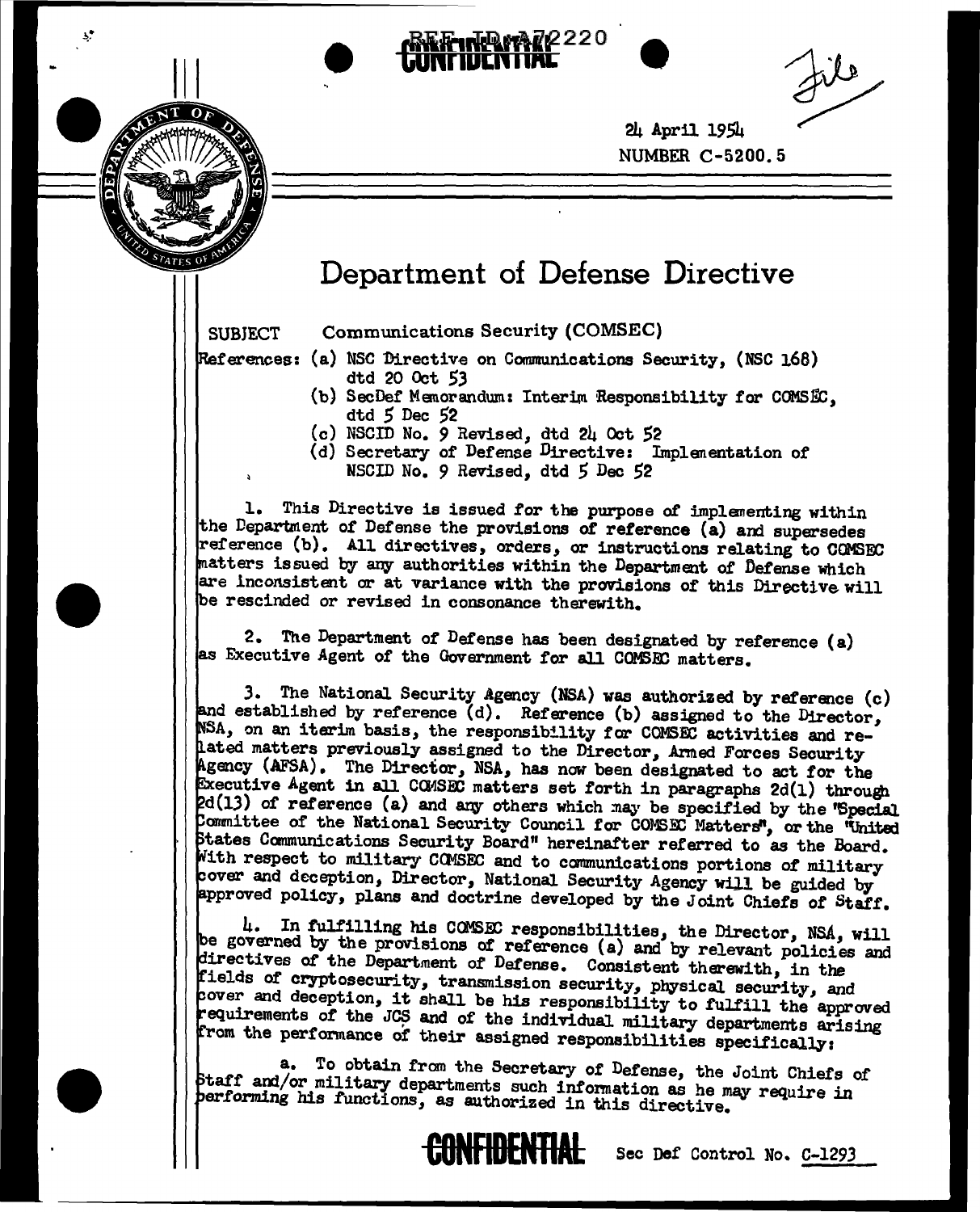

...

•

 $\mathbf{r}$ 

•

•

b. To prescribe, or review and approve, the cryptoprinciples incorporated or to be incorporated in any telecommunications equipments and systems and in any COMSEC equipments and systems.

c. To prescribe, or review and approve, cryptosecurity rules, regulations, and instructions applicable to the operation and use of any crypto-equipments and systems and of any COMSEC equipments and systems.

d. To perform technical analysis of military telecommunications for the purpose of determining the degree of COMSEC being provided by the cryptoprinciples, materials and procedures used, as well as the effect on C01'5:ID of the canmunications procedures and practices being utilized; making arrangements with the military departments to obtain the material required for such analysis.

e. To review and evaluate carum.mications procedures developed by the military departments to determine whether such procedures will provide and maintain transmission security; and to recommend revisions• and additional rules and procedures as required. To accomplish this, the Director, NSA, may perform technical analyses of military telecommunications and shall make the necessary arranganents with the Joint Chiefs of Staff and/or military departments to obtain the material required for such analysis.

*t.* To prescribe minimum standards for the physical security of cryptomaterial, in collaboration with the military departments as appropriate.

g. To assist in the preparation of or to review as appropriate the-canmunications portions of military cover and deception plans of the Joint Chiefs of Staff and the Military Departments. To formulate in collaboration with the Joint Chiefs of Staff the standards for and techniques used in such portions.

h. To receive fran the military departments their research and development programs and/or requirements for crypto-equipments and materials, and provide for review, coordination, and approval of all such research and development programs. In so doing, he will ascertain from the Joint Chiefs *at* Staff the extent of joint or common interest in the programs and/or requirements.

i. In consonance with the policies of the Department of Defense, and advising with the Joint Chiefs of Staff, to formulate an integrated program for cryptosecurity research and development to meet the requirements of the military departments in order to insure the continuing security of their telecommunications.

j. To provide for the conduct of an integrated research and development program adequate to achieve a satisfactory state of cryptosecurity.

k. To inform any military department which has expressed interest in cryptosecurity research and development projects of the progress being made. made. **CONADENTIAL** - <sup>~</sup>-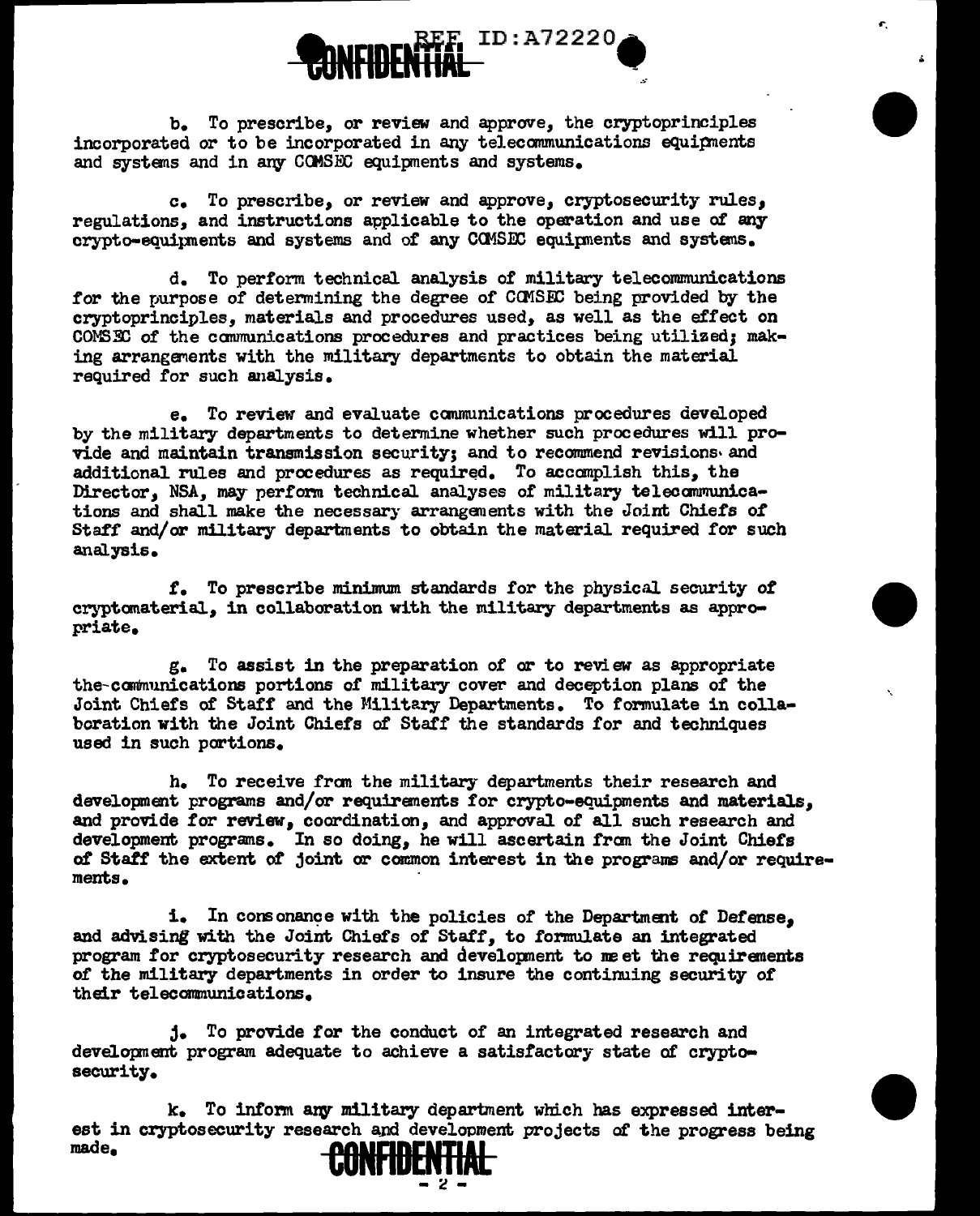**CE ID: A72220**<br> **CONFIDENTIAL**<br>
C-5200.5 c-5200.5

1. To receive from the military departments their quantitative requirements *tor* crypto-equipnents and materials, and provide for review, coordination, and approval of all crypto-equipment and material production and procurement programs.

REF ID:A72220

•

•

•

m. In consonance with the policies or the Department of Defense and advising with the Joint Chiefs of Staff, to formulate an integrated program for the production and procurement of crypto-equipments and materials.

n. To produce cryptomaterial necessary to meet the requirements of the military departments and to insure that there is adequate capacity to meet these requirements. In so doing, the Director, NSA, by mutual agreement will authorize the military departments to engage in the production of cryptanaterial. Such production will be conducted in accordance with technical cryptologic criteria prescribed by the Director, NSA, and he will be kept informed of the production accomplished.

o. In meeting operational requirements, to insure the necessary canpatibility and, insofar as practicable, the standardization of cryptoequipnents and material in order to promote a maximum of efficiency and economy in their procurement, operation, and maintenance. Determination of the acceptability of an equipment in meeting the operational requirements is the responsibility of each military department.

p. To furnish services and materials for the COMSEC program of the military departments under mutually agreeable fiscal arrangements.

q. To provide technical guidance and support for cryptosecurity training conducted by the military departments.

r. To arrange with the authorized representatives *ot* a military department for required liaison with subordinate elanents of that department.

s. To refer violations *ot* COMS.&: instructions to the authorized representatives of the military department concerned for such action as may be deemed necessary, and if appropriate corrective action is not taken refer the matter to the Secretary or Defense at the same time informing the Joint Chiefs of Staff.

5. The Director, NSA,, shall discharge his responsibilities with respect to the military departments in accordance with his own judgment, subject to the provisions of this directive.

6. In COM3EC matters, it shall be the responsibility of the military departments:

a. To organize and conduct their CQ1SFI: activities as they see fit subject to the provisions of law, the directives of the President, the provisions *ot* reference (a), and the provisions of this directive. Nothing in this directive shall relieve the military departments of their responsibilities for executing all measures required to assure the security and efficiency *ot* their own telecommunications.

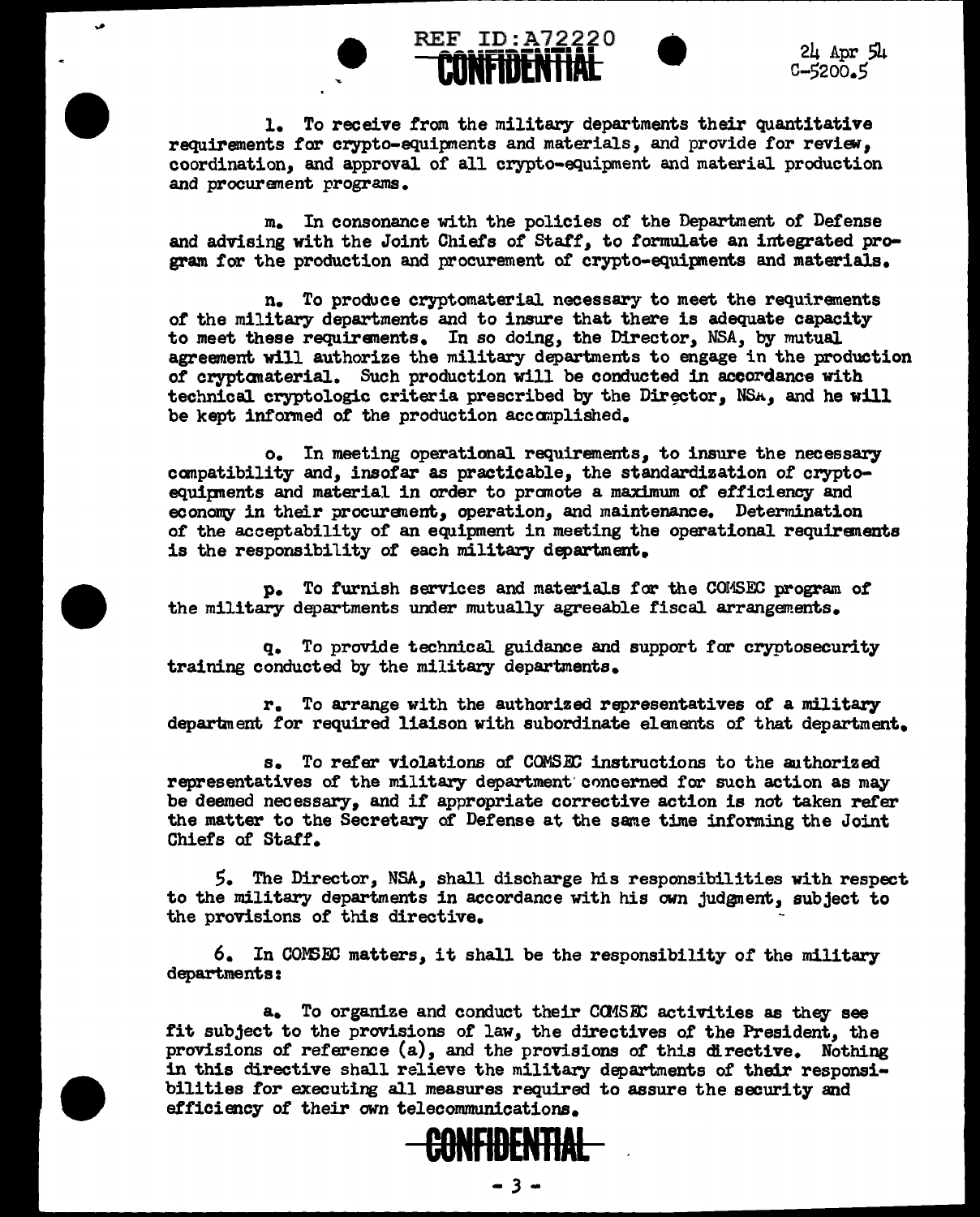

b. To provide all lawful assistance required by the Board.

•

 $\mathbf{r}$ 

34

•

•

c. To provide the Director, NSA, with such infonnation (including budgetary and fiscal), and logietic and other assistance as he may require in the performance of his functions, as authorized in this directive.

d. To furnish in a mutually agreeable manner to "the Director, NSA, the materials necessary for his technical analysis of military telecommunications.

e. To submit all research and development requirements for cryptoequipments and material to the Director, NSA, and to keep him currently advised of any changes therein.

*t.* To accomplish in a mutually agreeable manner such COMSID research and development projects as may be authorized by the Director, NSA. Subject to prior notification to and approval by the Director, NSA, to initiate and conduct such research and development projects as may be necessary to support their COMSEC activities.

g. To determine the acceptability of crypto-equiµments in meeting their expressed operational requirements. Military departments will furnish the Director, NSA, timely notification of service test findings. When equipment developed to meet joint or common requirements is service tested, the departments concerned will conduct their service tests so as to achieve maximum results with the procurement of the minimum number of service test models.

h. To submit all quantitative requirements for crypto-equipments and materials to the Director, NSA, in accordance with procedures established by him.

i. To organize, train, equip, operate, administer, budget for, and provide logistic support to their respective COMSEC activities. This will include provision of reserve programs to me et anergency or wartime requiran ents.

j. To perform, under mutually agreeable arrangements, such COMSEC tasks and functions as may be requested by the Director, NSA.

k. To provide the necessary COMSEC facilities and resources for the support of the military effort, in accordance with the responsibilities of the military departments.

1. The Director, NSA, will arrange with the appropriate authorities of departments and agencies of the Government outside the Department of Defense for the exercise of the authority over COMSEC matters granted in paragraph 2 of reference (a).

*B.* In accordance with the policies established by the Board, and in behalf of the Executive Agent of the Government for all COMSEC matters, the Director, *NSA*, will conduct the liaison on technical COMSEC and related matters with the cryptologic authorities of foreign nations and international organizations. The military departments shall be invited to participate in any international conference called for the purpose of determining the crypto-